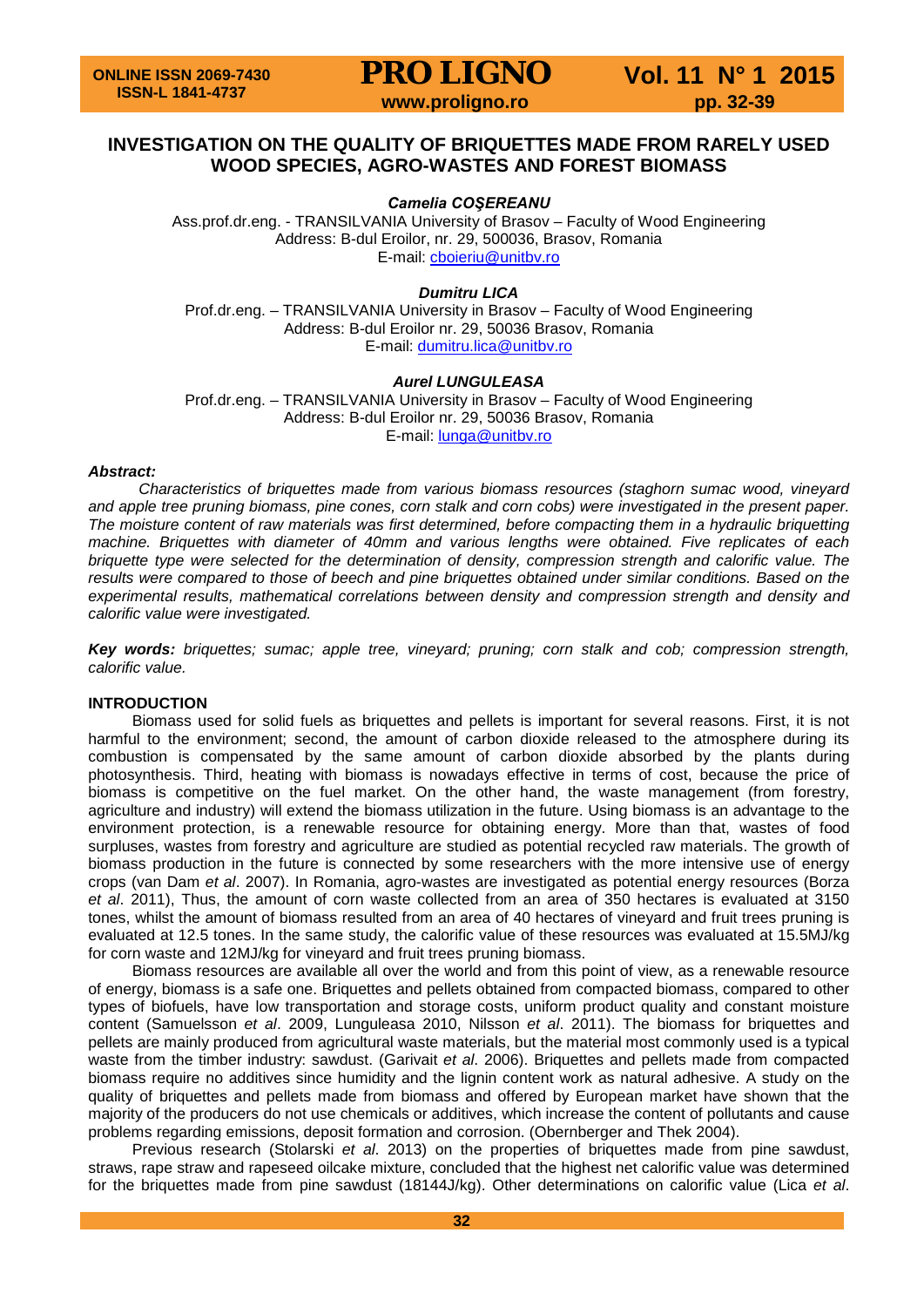# **PRO LIGNO** Vol. 11 N° 1 2015

2012) have shown higher values for briquettes made from pine sawdust (24192J/kg). Investigations on the biomass obtained from vineyard and fruit trees pruning biomass have shown various results. The heat value determined for vineyard pruning biomass varied between 16.3MJ/kg and 16.83MJ/kg on a dry ash-free basis (Hernandez *et al*. 2010, Muzikant *et al*. 2010). Other researchers (Gudima and Marian 2013) obtained as result a calorific value of 20.20MJ/kg (for dried conditions) for vineyard pruning biomass, and it was lower than the values determined for branches of fruit trees and sunflower husks, and higher than the values obtained for straw, corn stalks, sorghum, and poplar. The densities of spruce and beech briquettes from previous research had values of 835kg/m<sup>3</sup> and 845kg/m<sup>3</sup> respectively, and the compression strength of 1.30N/mm<sup>2</sup> and 1.40N/mm<sup>2</sup> respectively (Lunguleasa *et al*. 2010).

There are also wood species, not used or tested for combustion, yet. This is the case of staghorn sumac (*Rhus typhina*), a decorative tree with reddish fall foliage. It can be found in gardens, on hills, at the forest edges. Its growth needs low water requirements and all kind of soil types. It is an invasive tree, and it rapidly colonizes areas of the landscape, so it needs to be removed, producing thus a potential biomass for fuels. Staghorn sumac is a lightweight wood, having a density of 530kg/m<sup>3</sup> [\(http://www.wood-database.com/lumber](http://www.wood-database.com/lumber-identification/hardwoods/sumac/)[identification/hardwoods/sumac/\)](http://www.wood-database.com/lumber-identification/hardwoods/sumac/), and the structure presented in Fig. 1.



*Macroscopic structure of staghorn sumac wood; a – transversal section; b – longitudinal section.*  [\(http://www.wood-database.com/lumber-identification/hardwoods/sumac/\)](http://www.wood-database.com/lumber-identification/hardwoods/sumac/)

Agro-wastes as corn stalk, corn cobs, vineyard and fruit tree pruning biomass were found in the literature as potential raw materials for briquettes (Muzikant *et al*. 2010, Bilandzija *et al.* 2012, Brkića *et al*. 2012, Stolarski *et al*. 2013), but no unitary data regarding their compression strength, density or calorific values were found in the literature, in order to compare them. New biomass resources are continuously investigated nowadays for their energetic potential. The present paper proposes two new resources: staghorn sumac (*Rhus typhina*) and pine cones for briquetting. All biomass resources mentioned before were used to make briquettes and test them in the same conditions, so as to have comparable results. These results are a contribution to the research of the quality of the briquettes made from various biomass resources and waste, including wood sawdust.

### **OBJECTIVES**

The present paper investigates the quality of briquettes made under laboratory conditions from six biomass resources: staghorn sumac wood, vineyard and apple tree pruning biomass, pine cones, corn stalk and corn cobs. Their quality is investigated by determining the density, calorific value and compression strength in the same laboratory conditions, the results being compared afterwards. Correlations between the experimental data of density and compression strength on one hand and the density and calorific value on the other hand will indicate the potential mathematical equations to be used in order to avoid the destructive tests. The obtained results were finally compared with those of the briquettes made from sawdust (beech and pine) obtained in the same laboratory conditions in a previous research (Lica *et al*. 2012).

### **METHOD, MATERIALS AND EQUIPMENT**

The biomass resources presented in Fig. 2 were prepared and compacted on a hydraulic briquetting machine in order to obtain briquettes with a diameter of 40mm and various lengths.



*Biomass resources as raw materials for briquetting; a – corn cobs; b – corn stalk; c – staghorn sumac wood; d - apple tree pruning biomass; e – vineyard pruning biomass; f – pine cones.*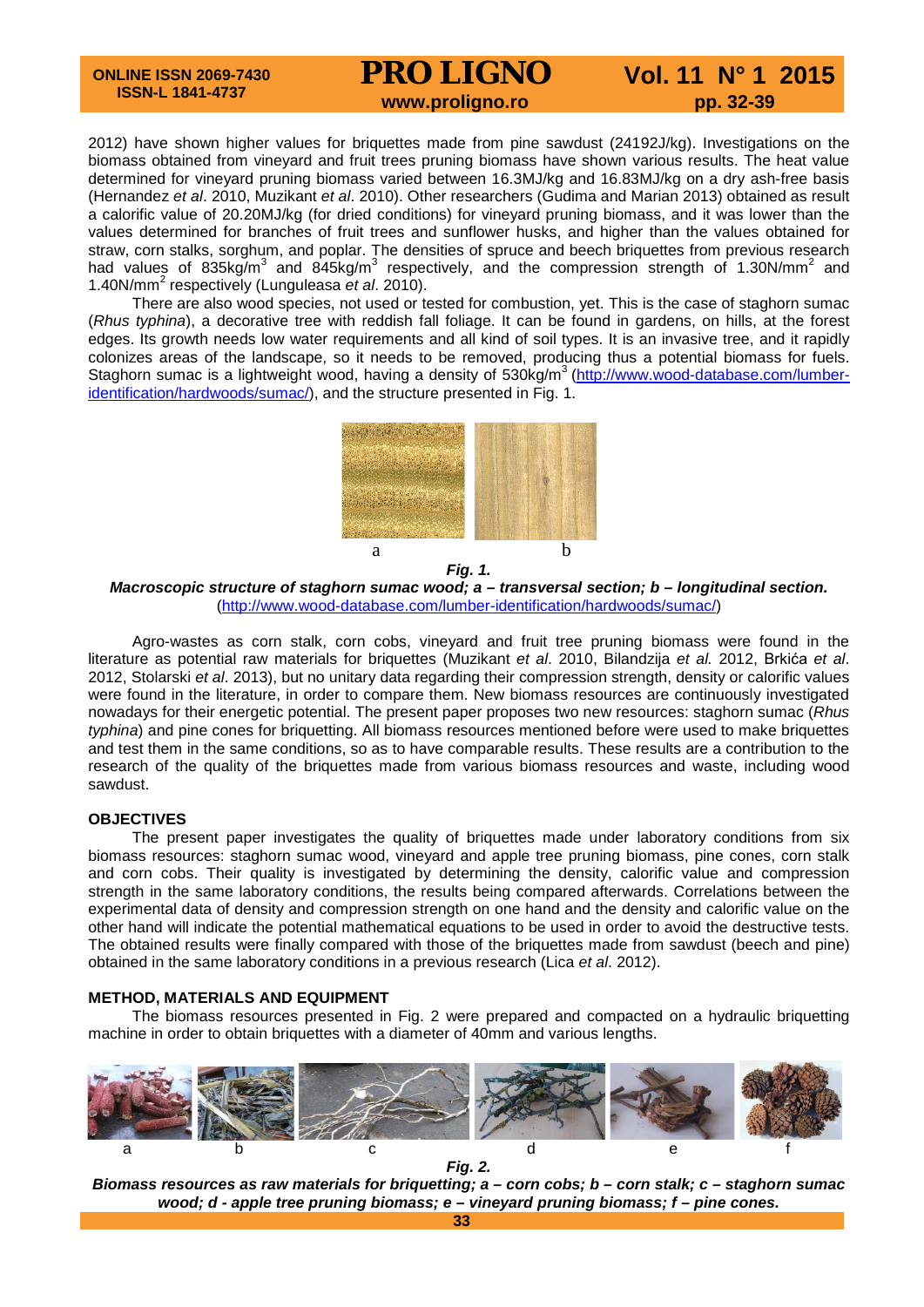## **PRO LIGNO** Vol. 11 N° 1 2015<br>www.proligno.ro pp. 32-39

The biomass was collected on October and air dried for three months. The moisture content was determined according to SR EN 322-1996. The samples (20g) were initially weighed with an accuracy of 0.01g, and then dried at a temperature of 103±2ºC, until the constant mass was noticed. The moisture content was calculated in %, using Eq. 1.

$$
u = \frac{m_i - m_0}{m_0} \cdot 100\%
$$
 (1)

where  $m_i$  is the initial mass, in g;  $m_0$  – oven dry mass, in g.

The obtained results are presented in Table 1.

*Table 1* 

| Moisture content of the biomass used as raw materials for briquetting |  |
|-----------------------------------------------------------------------|--|
|-----------------------------------------------------------------------|--|

| No. | Raw material               | Moisture content, % |
|-----|----------------------------|---------------------|
|     | Corn stalk                 | 6.02                |
|     | Corn cobs                  | 4.88                |
|     | Staghorn sumac             | 7.13                |
|     | Apple tree pruning biomass | 18.5                |
|     | Vineyard pruning biomass   | 9.6                 |
|     | Pine cones                 | 9.8                 |

The briquettes were obtained in the laboratory conditions by means of a hydraulic Goldmark MB-4 briquetting machine. The process of obtaining the briquettes is presented in Fig. 3.



*Fig. 3. The process of obtaining the briquettes in the laboratory conditions.*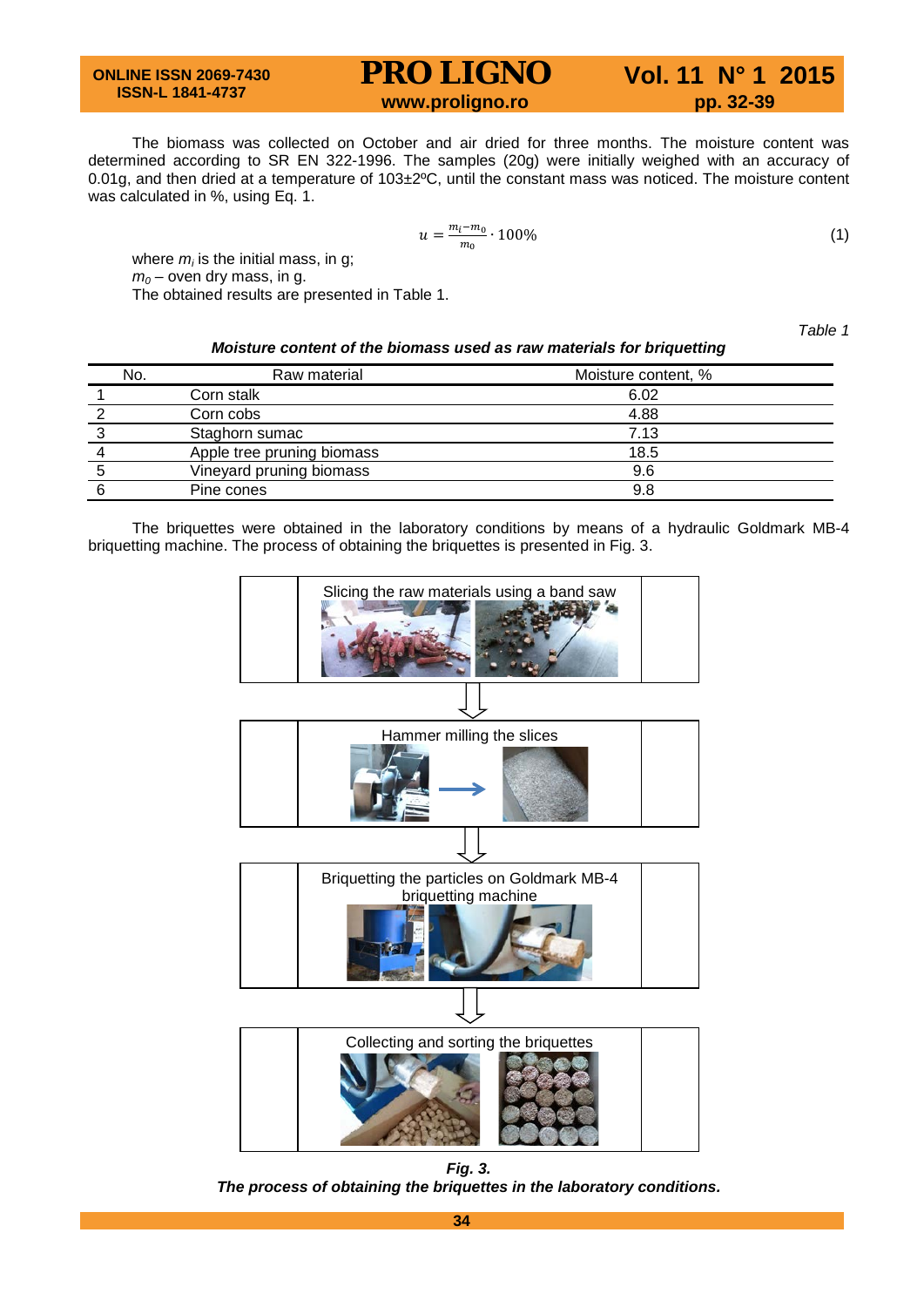## **PRO LIGNO** Vol. 11 N° 1 2015<br>www.proligno.ro pp. 32-39

*Table 2*

Five replicates of each briquette type with a diameter of 40mm and variable lengths (from 38mm to 41mm) were selected for further testing. First, the density of the briquettes was calculated as the ratio between the weight and the volume of the briquettes resulted after briquetting the particles. They were weighed on the electronic balance TP KERN EW 1500-24 type, with an accuracy of 0.01g and measured by an electronic caliper with an accuracy of 0.01mm. The code numbers, sizes and mass of the briquettes selected for testing are shown in Table 2.

| Sizes and masses of briquettes selected for further investigations |                 |                |             |               |                          |             |                               |  |  |  |
|--------------------------------------------------------------------|-----------------|----------------|-------------|---------------|--------------------------|-------------|-------------------------------|--|--|--|
| Type of                                                            |                 |                | Length      | <b>Radius</b> | Volume                   | <b>Mass</b> | Density                       |  |  |  |
| briquette                                                          | Symbol          | No.            | $L$ , in mm | $R$ , in mm   | $V$ , in cm <sup>3</sup> | $m$ , in g  | $\rho$ , in kg/m <sup>3</sup> |  |  |  |
|                                                                    | CT <sub>1</sub> | $\mathbf{1}$   | 38.92       | 20.44         | 51.0580                  | 42.85       | 839                           |  |  |  |
|                                                                    | CT <sub>2</sub> | $\overline{2}$ | 36.90       | 20.44         | 48.4080                  | 41.70       | 861                           |  |  |  |
| Corn stalk                                                         | CT <sub>3</sub> | 3              | 39.23       | 20.38         | 51.1630                  | 38.60       | 754                           |  |  |  |
|                                                                    | CT4             | $\overline{4}$ | 37.70       | 20.81         | 51.2643                  | 41.26       | 805                           |  |  |  |
|                                                                    | CT <sub>5</sub> | 5              | 38.90       | 20.63         | 51.9849                  | 41.37       | 796                           |  |  |  |
|                                                                    | CS <sub>1</sub> | $\overline{1}$ | 40.11       | 20.83         | 54.6463                  | 47.72       | 873                           |  |  |  |
|                                                                    | CS <sub>2</sub> | $\overline{2}$ | 41.00       | 20.41         | 53.6289                  | 41.90       | 781                           |  |  |  |
| Corn cobs                                                          | CS <sub>3</sub> | 3              | 40.80       | 20.62         | 54.4712                  | 47.50       | 872                           |  |  |  |
|                                                                    | CS4             | $\overline{4}$ | 39.79       | 20.51         | 52.5575                  | 47.06       | 895                           |  |  |  |
|                                                                    | CS <sub>5</sub> | 5              | 40.74       | 20.71         | 54.8669                  | 41.62       | 758                           |  |  |  |
|                                                                    | O <sub>1</sub>  | $\mathbf{1}$   | 40.87       | 20.84         | 55.7352                  | 51.82       | 929                           |  |  |  |
|                                                                    | O <sub>2</sub>  | $\overline{2}$ | 41.76       | 20.31         | 54.0891                  | 52.87       | 977                           |  |  |  |
| Staghorn                                                           | O <sub>3</sub>  | 3              | 40.55       | 20.65         | 54.2951                  | 49.38       | 909                           |  |  |  |
| sumac                                                              | O <sub>4</sub>  | $\overline{4}$ | 40.66       | 20.42         | 53.2363                  | 51.00       | 957                           |  |  |  |
|                                                                    | O <sub>5</sub>  | 5              | 40.80       | 20.5          | 53.8390                  | 52.86       | 981                           |  |  |  |
|                                                                    | M <sub>1</sub>  | 1              | 41.00       | 20.53         | 54.2614                  | 45.03       | 829                           |  |  |  |
| Apple tree                                                         | M <sub>2</sub>  | $\overline{2}$ | 39.90       | 20.27         | 51.4766                  | 38.29       | 743                           |  |  |  |
| pruning                                                            | M <sub>3</sub>  | 3              | 41.00       | 20.31         | 53.1047                  | 42.53       | 800                           |  |  |  |
|                                                                    | M4              | $\overline{4}$ | 39.90       | 19.96         | 49.9141                  | 39.94       | 800                           |  |  |  |
|                                                                    | M <sub>5</sub>  | 5              | 40.60       | 20.37         | 52.8978                  | 52.02       | 983                           |  |  |  |
|                                                                    | V <sub>1</sub>  | $\mathbf{1}$   | 40.11       | 20.33         | 52.0543                  | 47.70       | 916                           |  |  |  |
| Vineyard                                                           | V <sub>2</sub>  | $\overline{2}$ | 40.22       | 20.34         | 52.2484                  | 47.52       | 909                           |  |  |  |
| pruning                                                            | V3              | 3              | 40.51       | 20.52         | 53.5607                  | 47.74       | 891                           |  |  |  |
|                                                                    | V <sub>4</sub>  | $\overline{4}$ | 38.90       | 20.33         | 50.4840                  | 45.76       | 906                           |  |  |  |
|                                                                    | V <sub>5</sub>  | 5              | 41.90       | 20.6          | 55.8313                  | 51.96       | 930                           |  |  |  |
|                                                                    | P <sub>1</sub>  | $\mathbf{1}$   | 39.71       | 20.21         | 50.9286                  | 49.22       | 966                           |  |  |  |
|                                                                    | P <sub>2</sub>  | $\overline{2}$ | 40.11       | 20.56         | 53.2388                  | 50.94       | 956                           |  |  |  |
| Pine cones                                                         | P <sub>3</sub>  | 3              | 41.33       | 20.42         | 54.1136                  | 52.34       | 967                           |  |  |  |
|                                                                    | P <sub>4</sub>  | $\overline{4}$ | 39.93       | 20.53         | 52.8453                  | 51.89       | 981                           |  |  |  |
|                                                                    | P <sub>5</sub>  | 5              | 40.88       | 20.51         | 53.9972                  | 52.16       | 965                           |  |  |  |

In order to test the compression strength of the briquettes, 5 briquettes of each type were tested on the universal testing machine under the load of a compression force. The maximum compression force (*Fmax*) was recorded before the briquettes got disintegrated. The compression strength was calculated using Eq. 2:

$$
\sigma_c = \frac{F_{max}}{2 \cdot A_c} = \frac{F_{max}}{2 \cdot L_c \cdot L_c} \tag{2}
$$

where:  $A_c$  is the compression area, calculated by multiplying the length ( $L_c$ ) and width ( $l_c$ ) of the area of the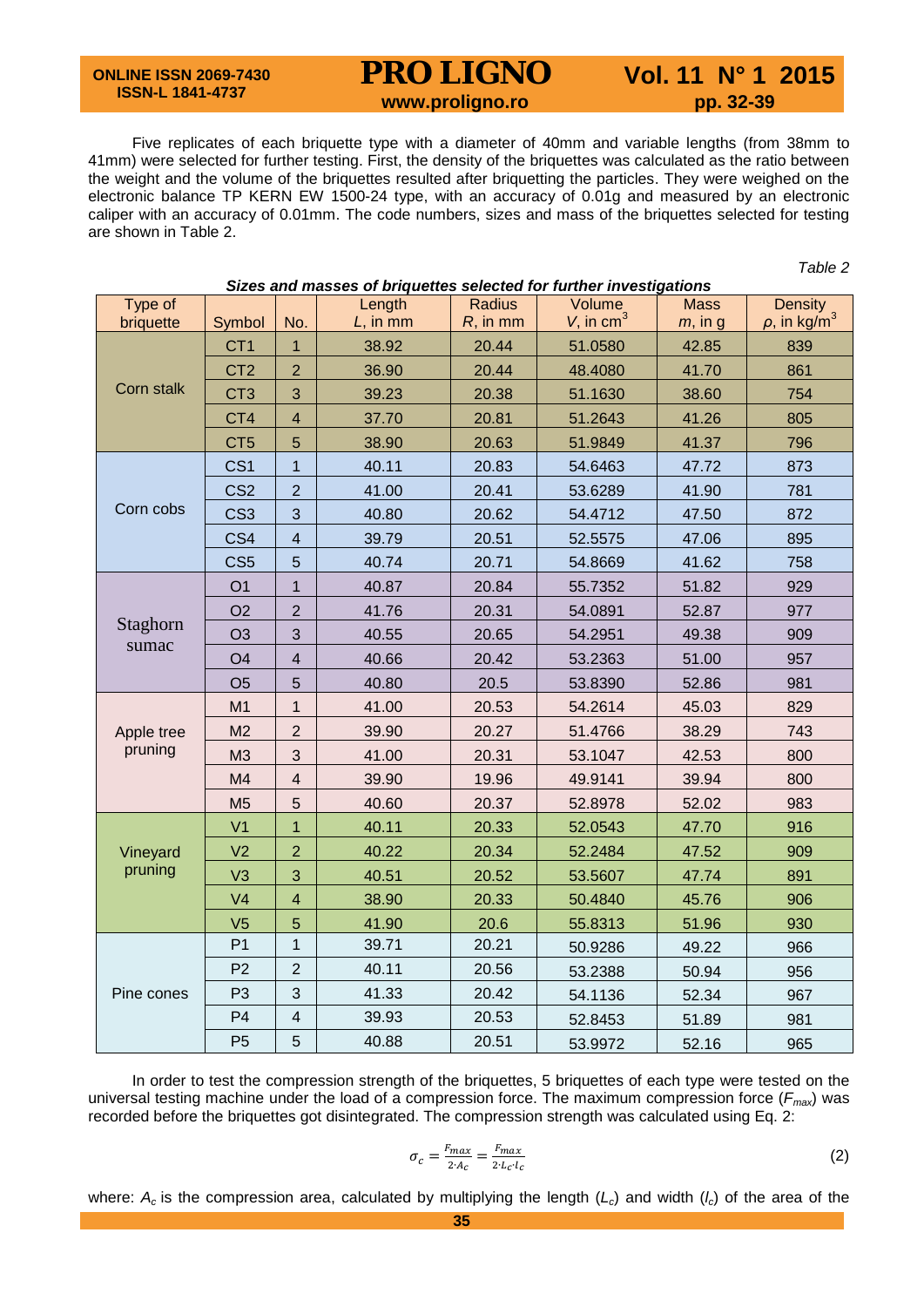### **PRO LIGNO** Vol. 11 N° 1 2015<br>www.proligno.ro pp. 32-39

deformed briquettes under the load of the maximum compression force (*Fmax*), as presented in Fig. 4. The sizes  $L_c$  and  $I_c$  were measured with an electronic caliper.



*Compression test on the universal testing machine (a) and the geometric elements of calculating the area of compression strength (b).*

The further testing was conducted for the determination of the calorific value of the briquettes, which represents the amount of heat released when burning a unitary mass of fuel. The equipment used for this determination is a calorimetric bomb XRY 1C type. The samples had an initial temperature of 20°C. Two characteristics were determined: the gross calorific value (specific to the phase of condensation of the water steams, when the evaporation heat is released) and the net calorific value (when a part of the released heat is used to vaporize the water). The gross calorific value (*Qs*) represents the amount of heat released for a perfect combustion of 1kg of fuel, and the net calorific value (*Qi* ) results after subtracting from the previous one the amount of heat used to vaporize the water from burning gases. This is the reason the net calorific values (*Qi* ) were finally compared. The gross calorific value and the net calorific value are automatically calculated by the software of the calorimetric bomb according to Eq. 3 and 4.

$$
Q_s = \frac{k \cdot (t_f - t_i + t_c) - q_s}{m}, \text{ in J/kg} \tag{3}
$$

where: k is the calorimetric factor, depending on the calorimeter type and it is determined by the calibration with benzoic acid, in J/ °C:

 $t_f$  – final temperature value, in  $^{\circ}$ C;

 $t_i$  – the initial temperature value, in  $^{\circ}$ C;

 $q_s$  – the heat consumed to burn the ignition initiation wire, in J;

*m* – the mass of the wood sample, in kg;

The net calorific value can be calculated using the following equation (4):

$$
Q_i = Q_s - 6 \cdot (u + 9 \cdot h), \text{ in J/kg}
$$
 (4)

where: *u* is the sample's moisture content, in %;

*h* – the sample's hydrogen content, in %.

### **RESULTS AND DISCUSSIONS**

The mean values of the briquette densities are presented in Fig. 5.



Legend: CT – briquettes made from corn stalk; CS – briquettes made from corn cobs; V- briquettes made from vineyard pruning biomass; M – briquettes made from apple tree pruning biomass; O – briquettes made from staghorn sumac; P – briquettes made from pine cones.



*Comparison of the densities of the briquettes made from biomass and pine and beech sawdust.*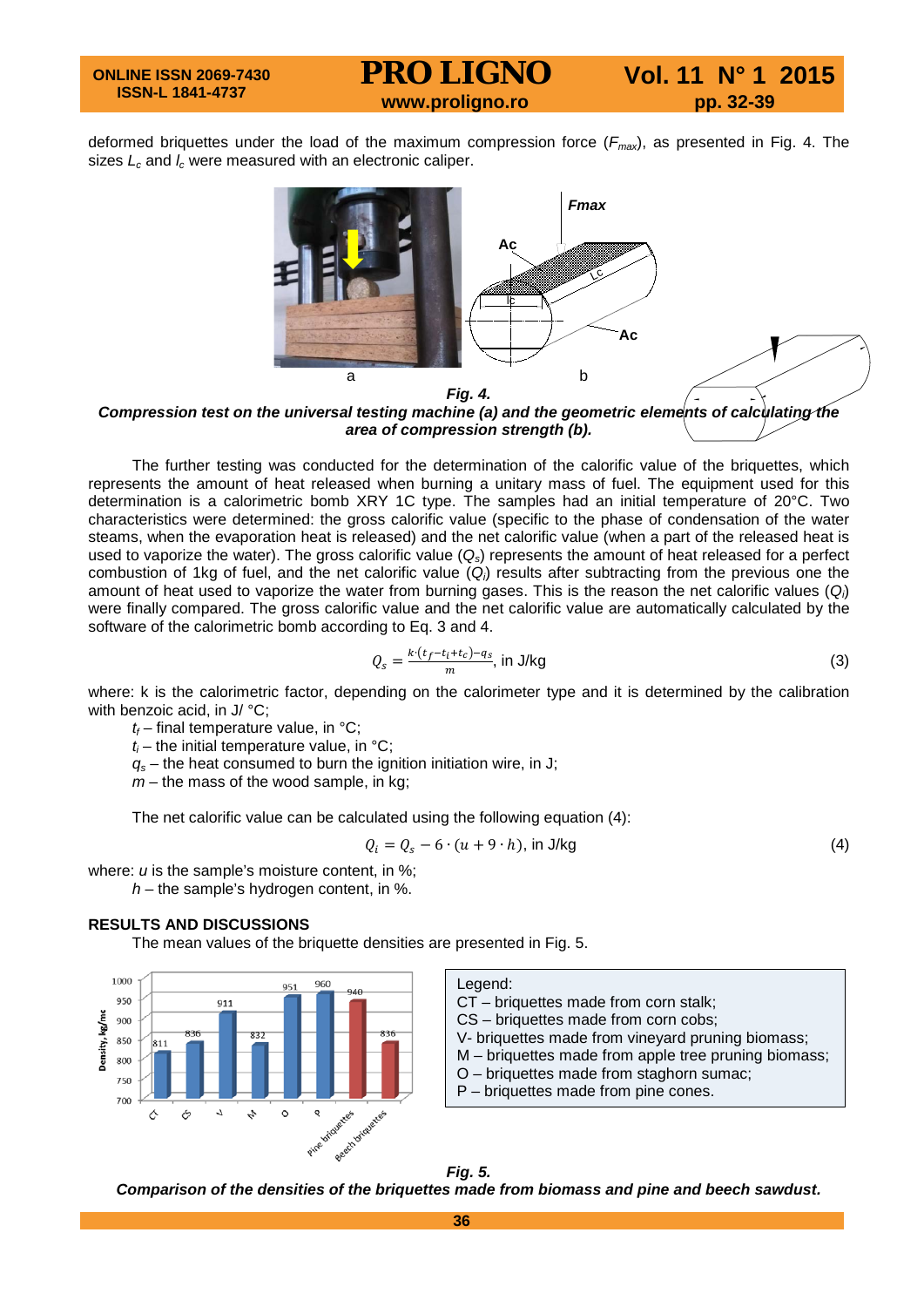### **PRO LIGNO** Vol. 11 N° 1 2015<br>www.proligno.ro pp. 32-39

The briquettes made from pine and beech sawdust were manufactured in the same conditions as the investigated briquettes, and the values of densities and compacting strengths are the results of previous research (Lica *et al*. 2012, Lunguleasa *et al*. 2010). As shown in Fig. 5, high densities were obtained for the briquettes made from pine cones, staghorn sumac and vineyard pruning biomass. Instead, good results for compression strengths were obtained only for briquettes made from pine cones and vineyard pruning biomass. Bad results were obtained for the briquettes made from corn biomass and apple tree pruning biomass (Fig. 6). After completing the compression testing, the briquettes disintegrated, as seen in Fig. 7.



*Comparison of the compression strengths of the briquettes made from biomass and pine and beech sawdust; results of the experimental research.*



*Fig. 7.*

### *Briquettes made from biomass, which were disintegrated after completing the compression testing.*

The results of the experimentally determined calorific value are presented in Fig. 8.





*Calorific value experimentally determined: a – gross and net calorific values of the briquettes made from biomass; b – comparison of the net calorific values of the briquettes made from biomass and sawdust (beech and pine).*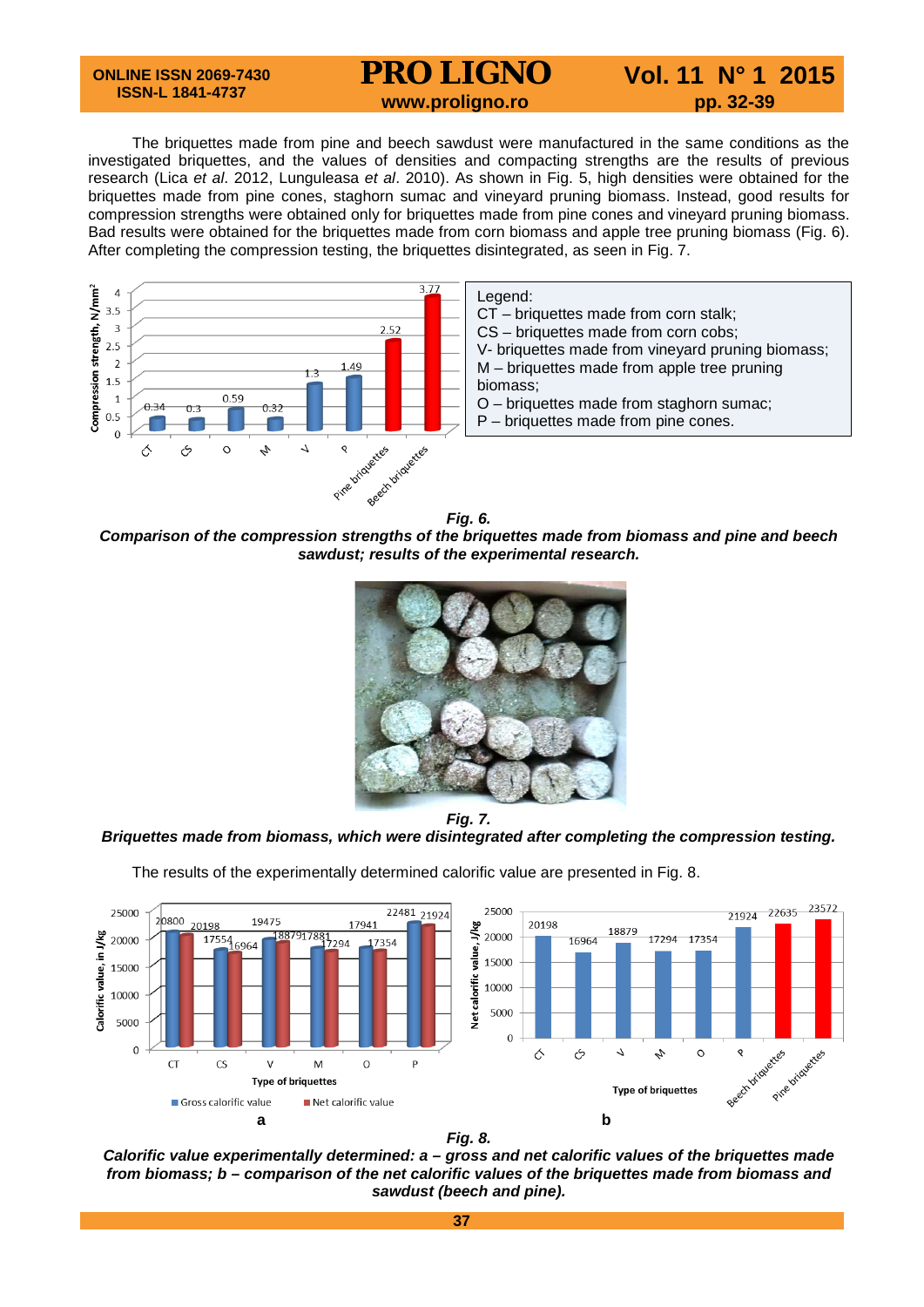### **ONLINE ISSN 2069-7430 ISSN-L 1841-4737 PRO LIGNO** Vol. 11 N° 1 2015<br>www.proligno.ro pp. 32-39

In order to calculate the oven-dry calorific value (*NCV<sub>0</sub>*) of briquettes as function of moisture content (*u*) presented in Table 1, Eq. (5) was used (Wood Fuels Handbook 2008):

$$
NCV_u = \frac{NCV_0 \cdot (100 - u) - 2.44 \cdot u}{100}
$$
, in J/kg (5)

Using the calorific values experimentally determined  $(Q_i = NCV_{ij})$  and the moisture content of each biomass type, the oven-dry calorific values (*NCV0*) were calculated in order to create a unitary base of comparison. The results are shown in Fig. 9. In this case, the briquettes made from pine cones have very close value of *NCV<sub>0</sub>* to that of briquettes made from beech sawdust. Similar results were obtained for briquettes made from corn stalk, vine cane and apple tree pruning biomass. Low values were obtained for briquettes made from corn cobs and staghorn sumac.



*Oven-dry calorific values calculated as function of moisture content for all types of briquettes.*

The next step of the research objective was to investigate the correlation between the density and the compression strength on one hand, and the density and the calorific value on the other hand. The results of the experimental determinations were used to find the mathematical correlations between the density and the other two mentioned characteristics. As seen in Fig. 10, it was found that there is a mathematical correlation only between the density and the compression strength, expressed by the polynomial function in the diagram from Fig. 10b (where  $R^2 = 0.9945$ ), and no mathematical correlation was found between the density and the calorific value (Fig. 10c and Fig. 10d).



*Mathematical correlations; a, b – between density and compression strength; c, d – between density and calorific value.*

**38**